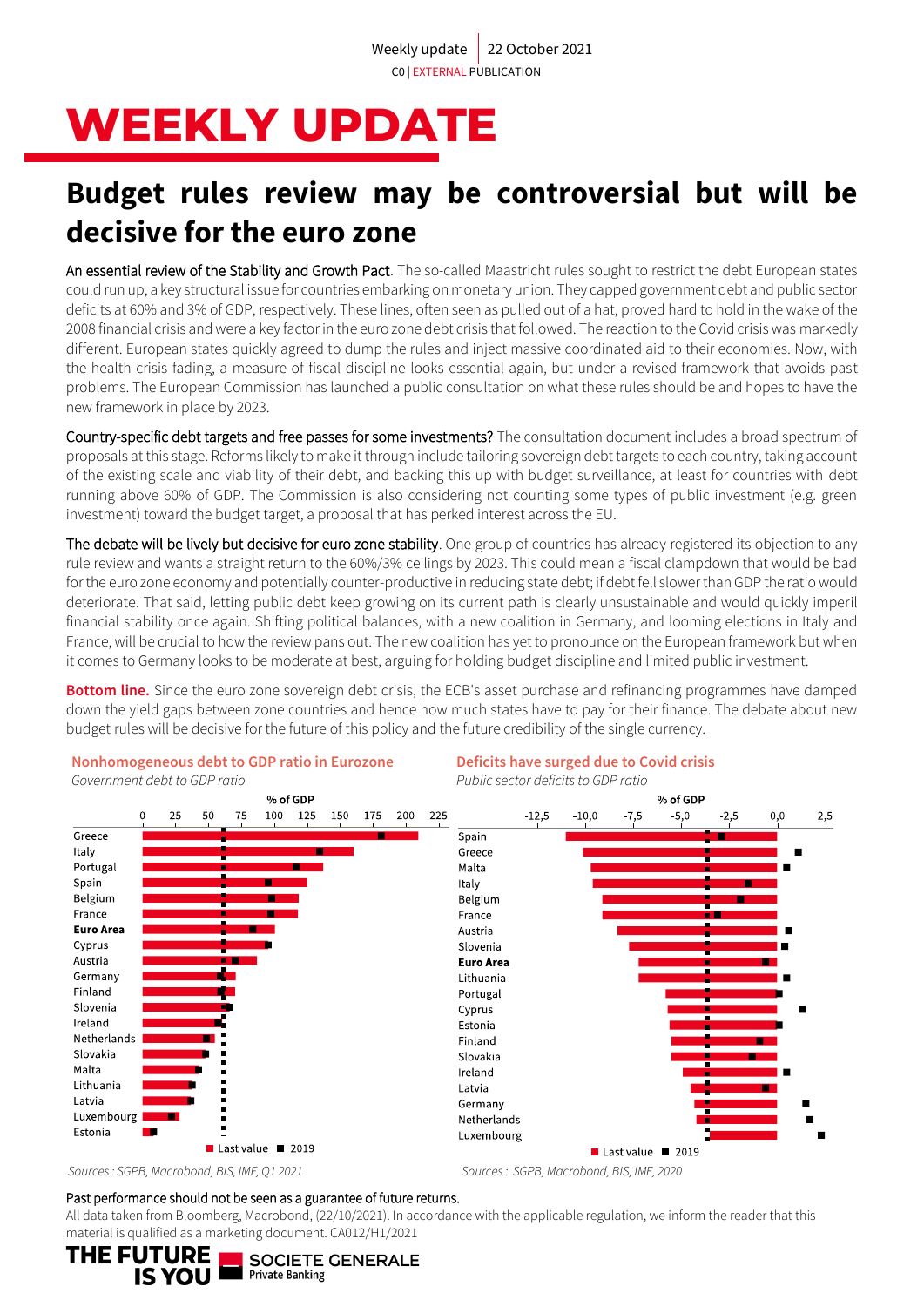### **OUR MACRO COMMENTS**

### **Events of the week**



Jens Weidmann, one of the most conservative members of the ECB's Governing Council, will step down as President of the Bundesbank on December 31. This resignation sounds like an admission of failure for this leader of the "hawks" who advocate monetary orthodoxy, in the face of the "doves" who are considered laxer within the ECB.

Chinese real estate giant Evergrande avoids default in extremis by paying \$80 million in interest, one day before the deadline.

### **Figures of the week**

|                                                                            | Actual                                            | Forecast      | Previous     |
|----------------------------------------------------------------------------|---------------------------------------------------|---------------|--------------|
| Composite PMI (October)<br>Philadelphia Fed Manufacturing Survey (October) | 57.3<br>Ŧ<br>23.8<br>$\ddot{\phantom{0}}$         | 54.7<br>25    | 55<br>30.7   |
| Consumer confidence (October)<br>Composite PMI (October)                   | $-4.8$<br>54.3<br>$\overline{\phantom{a}}$        | $-5$<br>55.2  | $-4$<br>56.2 |
| Inflation (YoY, September)<br>Composite PMI (October)                      | $\ddot{\phantom{0}}$<br>$3.1\%$<br>56.8           | $3.2\%$<br>54 | 3.2%<br>54.9 |
| GDP (YoY, Q3)<br>Retail sales (YoY, September)                             | $\ddot{\phantom{1}}$<br>4.9%<br>4.4%<br>$\bullet$ | 5.2%<br>3.3%  | 7.9%<br>2.5% |
| Inflation (YoY, September)                                                 | $0.2\%$                                           | $-0.3\%$      | $-0.4\%$     |

### **The week ahead**



Sources: Refinitiv Eikon, 22 October 2021.

Note: YoY = year-on-year; QoQ = quarter-on-quarter; MoM = month-on-month, P = preliminary figure, A = advanced figure, F = final figure, seasonally adjusted, PMI = Purchasing Managers' Index, CPI = Consumer Price Inflation.

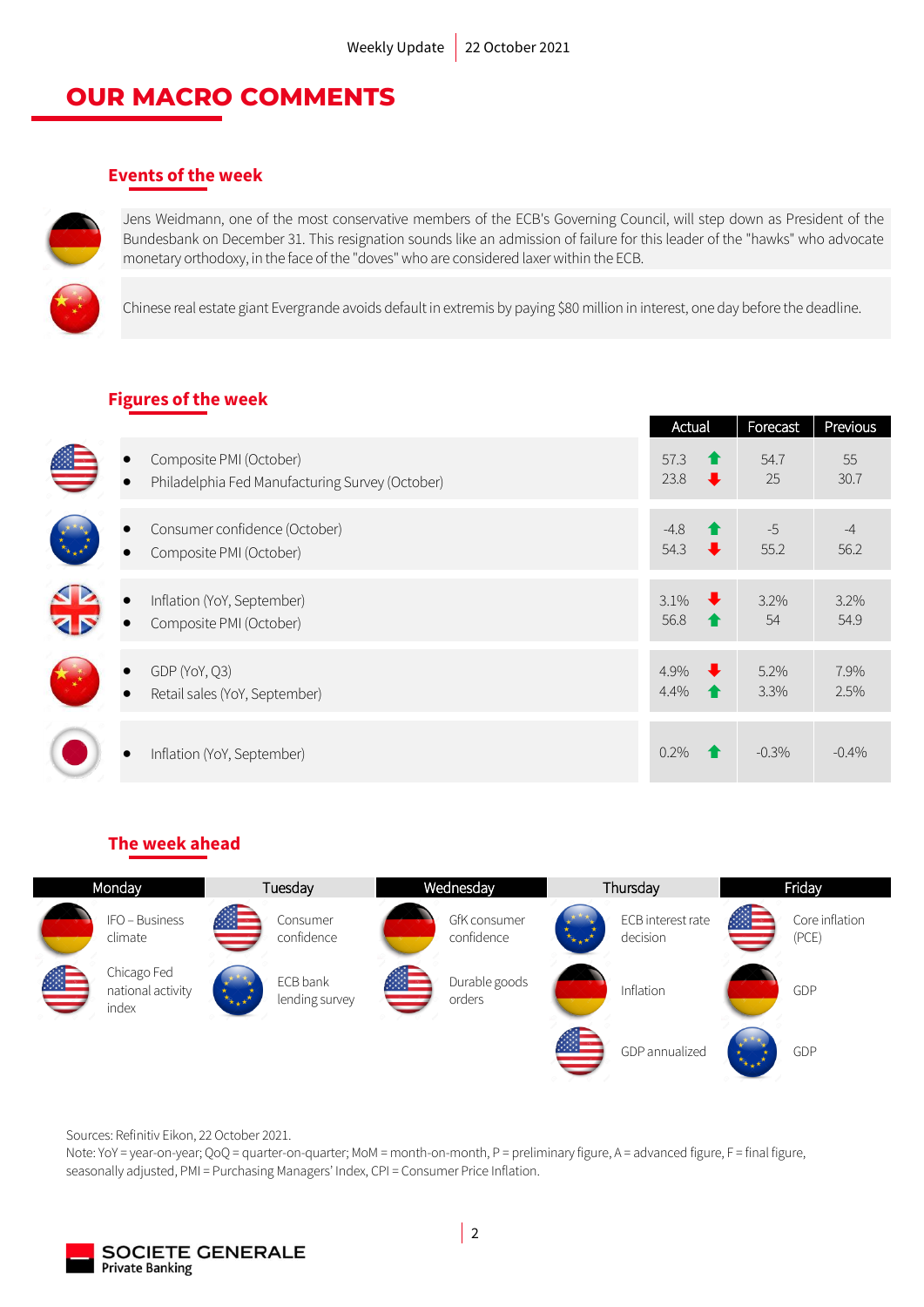### **MARKET PERFORMANCE**

| <b>Interest rates</b>                    | Last     | 1wk              |                                 | 3mth             | <b>YTD</b>       | 12mth            | Government bonds*      |         | 1wk     |                  | 3mth     | <b>YTD</b> | 12mth   |
|------------------------------------------|----------|------------------|---------------------------------|------------------|------------------|------------------|------------------------|---------|---------|------------------|----------|------------|---------|
| EONIA (EUR)                              | $-0.49%$ | 0 <sub>bp</sub>  | $\rightarrow$                   | $-1$ bp          | 1 <sub>bp</sub>  | $-2bp$           | United States (3-7yr)  |         | $-0.7%$ |                  | $-1.8%$  | $-2.4%$    | $-2.3%$ |
| 3mth Euribor (EUR)                       | $-0.55%$ | 0 <sub>bp</sub>  | $\rightarrow$                   | 0 <sub>bp</sub>  | 0 <sub>bp</sub>  | $-4bp$           | United Kingdom (3-7yr) |         | $-0.7%$ |                  | $-2.1%$  | $-3.3%$    | $-3.2%$ |
| 3mth Libor (USD)                         | 0.12%    | 0 <sub>bp</sub>  | $\qquad \qquad \Longrightarrow$ | $-1$ bp          | $-11$ bp         | $-9bp$           | Germany (3-7yr)        |         | $-0.5%$ |                  | $-1.4%$  | $-1.8%$    | $-2.2%$ |
| 3mth Libor (GBP)                         | 0.21%    | 8 bp             | $\bullet$                       | 14 bp            | 19 <sub>bp</sub> | 17 bp            | Japan (3-7yr)          |         | $0.0\%$ |                  | $-0.3%$  | $-0.2%$    | $-0.2%$ |
| 10-year US Treasury bond                 | 1.68%    | 16bp             | $\bullet$                       | 39 bp            | 76 bp            | 86 bp            |                        |         |         |                  |          |            |         |
| 10-year German bond                      | $-0.10%$ | 9 <sub>bp</sub>  | ↟                               | 30 <sub>bp</sub> | 48 bp            | 49 <sub>bp</sub> | Equities*              | Last    | 1wk     |                  | 3mth     | <b>YTD</b> | 12mth   |
| 10-year French bond                      | 0.24%    | 10 <sub>bp</sub> | $\bullet$                       | 28 bp            | 58 bp            | 55 bp            | <b>MSCI AC World</b>   | 742     | 2.2%    | $\bullet$        | 3.7%     | 16.7%      | 30.6%   |
| 10-year UK bond                          | 1.20%    | 16bp             | ♠                               | 60bp             | 101bp            | 96bp             | Eurostoxx 50           | 4 1 5 6 | 0.2%    | ♦                | 3.6%     | 19.8%      | 33.9%   |
|                                          |          |                  |                                 |                  |                  |                  | <b>DAX</b>             | 15473   | 0.1%    | $\Rightarrow$    | 0.3%     | 12.8%      | 23.2%   |
| <b>Credit</b>                            |          | 1wk              |                                 | 3mth             | <b>YTD</b>       | 12mth            | <b>CAC 40</b>          | 6686    | $0.0\%$ | $\rightarrow$    | 3.7%     | 23.1%      | 41.0%   |
| <b>BAML EURO Corp. IG</b>                |          | $-0.4%$          | ₩                               | $-1.3%$          | $-1.0%$          | 0.1%             | S&P 500                | 4550    | 2.5%    | $\bullet$        | 4.8%     | 22.5%      | 34.4%   |
| <b>BAML EURO Corp HY</b>                 |          | $-0.1%$          | $\rightarrow$                   | $-0.1%$          | 3.0%             | 7.3%             | <b>FTSE 100</b>        | 7 1 9 0 | $-0.2%$ |                  | 4.0%     | 14.8%      | 29.1%   |
| <b>BAML GBP Corp IG</b>                  |          | $-1.1%$          | ₩                               | $-3.4%$          | $-4.9%$          | $-1.7%$          | SMI                    | 12039   | 1.2%    | $\blacktriangle$ | 0.3%     | 15.7%      | 24.2%   |
| <b>BAMLUSIG</b>                          |          | $-0.9%$          | ∙                               | $-1.5%$          | $-1.8%$          | 1.0%             | Topix                  | 2001    | 0.7%    |                  | 5.9%     | 13.0%      | 24.8%   |
| <b>BAMLUSHY</b>                          |          | 0.1%             | $\rightarrow$                   | 0.7%             | 4.5%             | 9.7%             | <b>IBOV Brazil</b>     | 107735  | $-4.8%$ | ⋅                | $-14.5%$ | $-9.5%$    | 7.1%    |
| <b>BAML Global EM Sov. External Plus</b> |          | $-0.3%$          |                                 | $-2.2%$          | $-3.5%$          | 2.2%             | MICEX Russia *         | 4219    | $-1.0%$ |                  | 13.3%    | 28.3%      | 51.4%   |
|                                          |          |                  |                                 |                  |                  |                  | <b>MSCIEM</b>          | 1 2 9 3 | 2.1%    | ♠                | $-0.8%$  | 2.2%       | 16.3%   |
| <b>Exchange rates</b>                    | Last     | 1wk              |                                 | 3mth             | <b>YTD</b>       | 12mth            | SENSEX 30 India        | 60 9 24 | $-0.6%$ |                  | 16.9%    | 28.7%      | 51.2%   |
| EUR/USD                                  | 1.16     | $0.2\%$          | ↟                               | $-1.4%$          | $-4.8%$          | $-2.0%$          | Hang Seng (H-K)        | 26 018  | 4.2%    | ♠                | $-3.8%$  | $-2.1%$    | 7.9%    |
| <b>EUR/CHF</b>                           | 1.07     | $-0.3%$          | ┺                               | $-1.4%$          | $-1.3%$          | $-0.6%$          | Shanghaï Composite     | 3595    | 1.0%    |                  | 0.9%     | 3.5%       | 8.1%    |
| GBP/USD                                  | 1.38     | 0.9%             | $\bullet$                       | 0.6%             | 0.9%             | 4.9%             |                        |         |         |                  |          |            |         |
| USD/JPY                                  | 114.0    | 0.3%             | ♠                               | 3.3%             | 10.4%            | 9.0%             | <b>Commodities</b>     | Last    | 1wk     |                  | 3mth     | <b>YTD</b> | 12mth   |
| USD/BRL                                  | 5.66     | 2.6%             | ↟                               | 9.1%             | 8.9%             | 0.9%             | <b>Brent</b>           | \$84.7  | 0.7%    | $\bullet$        | 17.1%    | 63.3%      | 102.7%  |
| USD/CNY                                  | 6.39     | $-0.7%$          |                                 | $-1.2%$          | $-2.0%$          | $-3.9%$          | Gold                   | \$1781  | $-0.9%$ |                  | $-1.2%$  | $-6.2%$    | $-7.4%$ |
| USD/RUB                                  | 71.2     | $-0.4%$          | ⋅                               | $-3.7%$          | $-3.8%$          | $-7.2%$          | Copper                 | \$10079 | $-0.5%$ |                  | 8.2%     | 30.1%      | 44.4%   |

Source: DataStream, on 21 October 2021.

1wk = 1-week change, 3mth = 3-month change, 12mth = 12-month change, YTD = year-to-date change, YoY = year-on-year change, BAML = Bank of America Merrill Lynch, JPM = JP Morgan, IG = Investment Grade, EM = emerging markets. \* Price return for MICEX equity index. Equities; total return in local currency. Government bonds = 3-7-year returns. Figures are rounded.

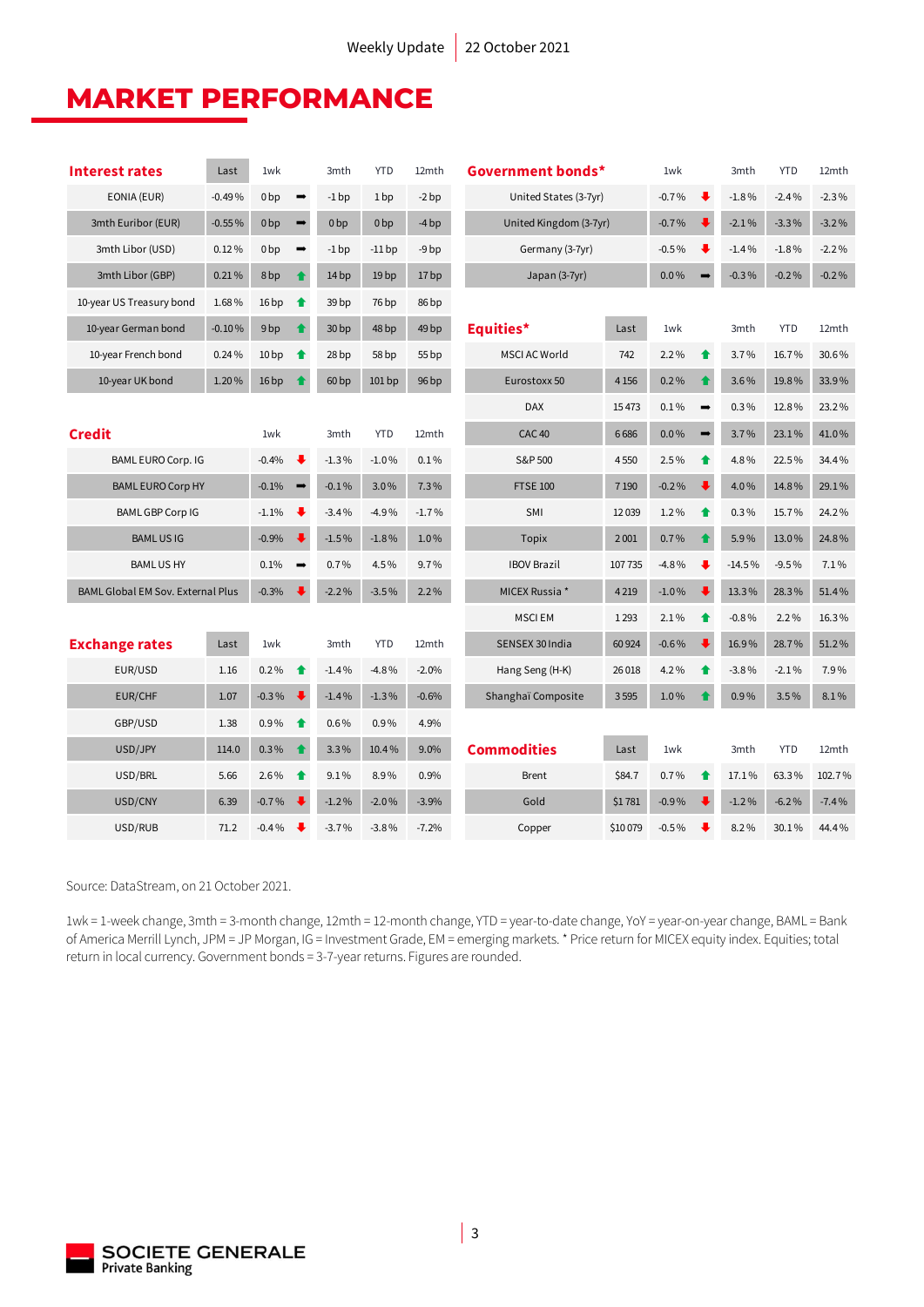### **IMPORTANT INFORMATION – PLEASE READ**

Societe Generale Private Banking is a division of the Societe Generale Group operating through its head office within Societe Generale S.A. and its network (subsidiaries, branches or departments of Societe Generale S.A.) located in the countries mentioned hereafter which use the "Societe Generale Private Banking" and "Kleinwort Hambros" brands, and which distribute this document.

### Subject of the document

This document has been prepared by experts of the Societe Generale Group, and more particularly of Societe Generale Private Banking division, to provide you with information relating to certain financial and economic data. The names and functions of the people who prepared this document are indicated on the first pages of the document.

### This document is a marketing communication that has not been prepared in accordance with legal requirements designed to promote the independence of investment research and the investment service provider is not subject to any prohibition on dealing ahead of the dissemination of investment research.

In order to read and understand the financial and economic information included in this document, you will need to have knowledge and experience of financial markets. If this is not the case, please contact your advisor so that you no longer receive the document. Unless you do this, we shall consider that you have the necessary skills to understand this document.

Please note that this document only aims to provide simple information to help you in your investment or disinvestment decisions, and that it does not constitute a personalised recommendation. You remain responsible for any liabilities that arise. You remain responsible for the management of your assets, and you take your investment decisions freely. Moreover, the document may mention asset classes that are not authorised/marketed in certain countries, and/or which might be reserved for certain categories of investors. Therefore, should you wish to make an investment, as the case may be and according to the applicable laws, your advisor within the Societe Generale Private Banking entity of which you are a client will check your eligibility for this investment and whether it corresponds to your investment profile.

Should you not wish to receive this document, please inform your private banker in writing, and he/she will take the appropriate measures.

### Conflicts of interest

This document contains the views of Societe Generale Private Banking's experts. Societe Generale Private Banking trading desks may trade, or have traded, as principal on the basis of the expert(s) views and reports. In addition, Societe Generale Private Banking's experts receive compensation based, in part, on the quality and accuracy of their analysis, client feedback, revenues of their entity of the Societe Generale Group and competitive factors.

As a general matter, entities within the Societe Generale Group may make a market or act as a principal trader in securities referred to in this report and can provide banking services to the companies mentioned in that document, and to their subsidiary. Entities within the Societe Generale Group may from time to time deal in, profit from trading on, hold on a principal basis, or act advisers or brokers or bankers in relation to securities, or derivatives thereof, or asset class(es) mentioned in this document.

Entities within the Societe Generale Group may be represented on the supervisory board or on the executive board of such persons, firms or entities.

Employees of the Societe Generale Group, or persons/entities connected to them, may from time to time have positions in or hold any of the investment products/ asset class(es) mentioned in this document.

Entities within the Societe Generale Group may acquire orliquidate from time to time positions in the securities and/or underlying assets (including derivatives thereof) referred to herein, if any, or in any other asset, and therefore any return to prospective investor(s) may directly or indirectly be affected.

Entities within the Societe Generale Group are under no obligation to disclose or take into account this document when advising or dealing with or on behalf of customers.

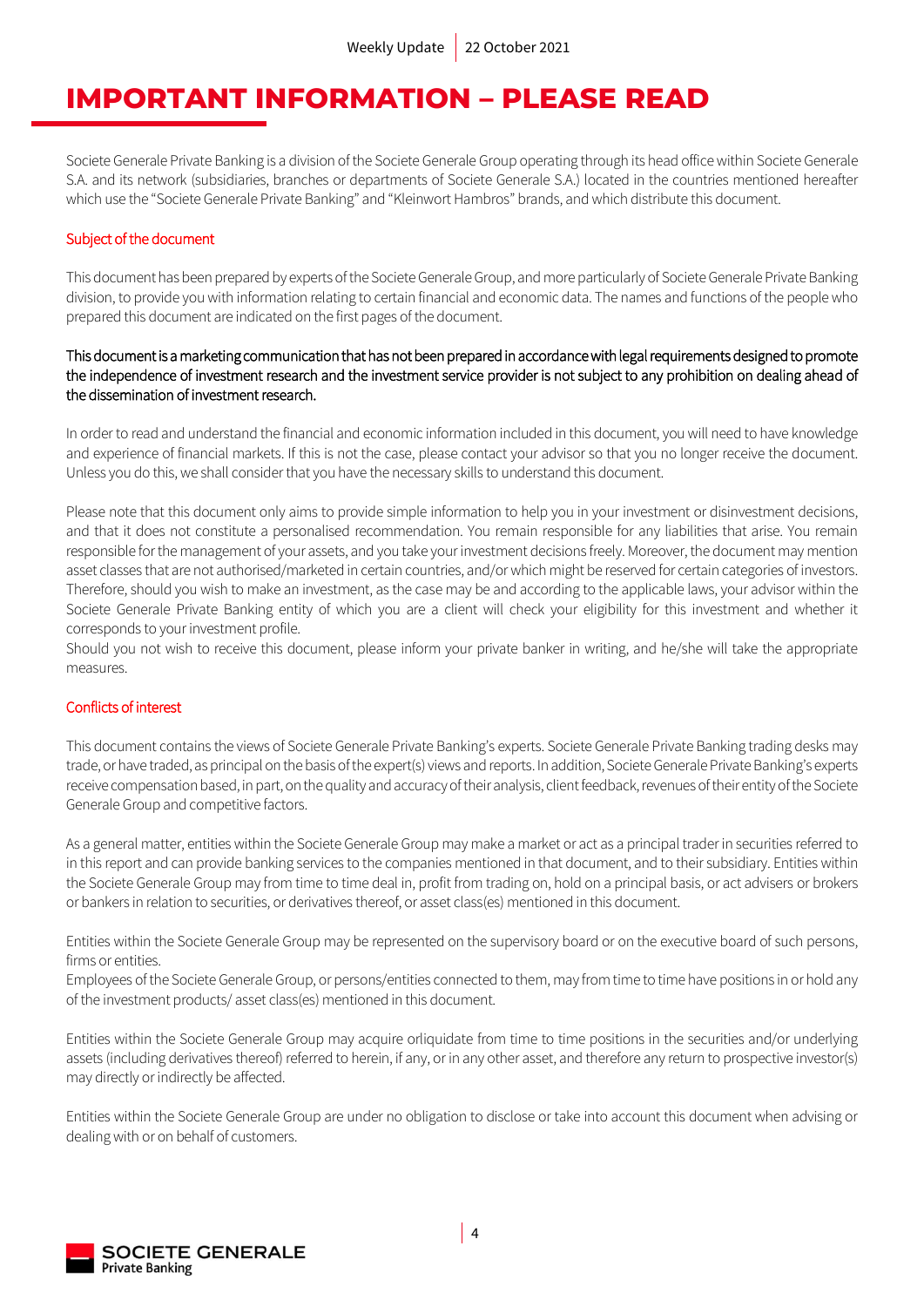In addition, Societe Generale Private Banking may issue other reports that are inconsistent with and reach different conclusions from the information presented in this report and are under no obligation to ensure that such other reports are brought to the attention of any recipient of this report.

Societe Generale Group maintains and operates effective organisational and administrative arrangements taking all reasonable steps to identify, monitor and manage conflicts of interest. To help the Societe Generale Private Banking Entities to do this, they have put in place a management of conflicts of interest policy designed to prevent conflicts of interest giving rise to a material risk of damage to the interests of Societe Generale Private Banking's clients. For further information, Societe Generale Private Banking's clients can refer to the management of conflicts of interests policy, which was provided to them by the Societe Generale Private Banking entity of which they are clients.

### General Warning

This document, which is subject to modifications, is provided for information purposes only and has no legal value.

This material has been prepared for information purposes only and is not intended to provide investment advice nor any other investment service. The document does not constitute and under no circumstances should it be considered in whole or in part as an offer, a personal recommendation or advice from any of the Societe Generale Private Banking entities, regarding investment in the asset classes mentioned therein.

Some products and services might not be available in all Société Générale Private Banking entities. Their availability in your jurisdiction may be restricted depending on local laws and tax regulations. In addition, they have to comply with Societe Generale Group Tax Code of Conduct. You should be aware that the investment to which this material relates may involve numerous risks. The amount of risk may vary but can expose you to a significant risk of losing all of your capital, including a potential unlimited loss. Accordingly these products or services may be reserved only for a certain category of eligible investors such as those who are sophisticated and familiar with these types of investment and who understand the risks involved. Furthermore, accessing some of these products, services and solutions might be subject to other conditions, amongst which is eligibility. Your private banker is available to discuss these products, services and solutions with you and to check if they can respond to your needs and are suitable for your investor profile. Accordingly, before making an investment decision, a potential investor, as the case may be and according to the applicable laws, will be questioned by his or her advisor within the Societe Generale Private Banking entity, of which the investor is a client, regarding his eligibility for the envisaged investment, and the compatibility of this investment with his investment profile and objectives.

Before any investment, the potential investor should also consult his own independent financial, legal and tax advisers in order to obtain all the financial, legal and tax information which will allow him to appraise the characteristics and the risks of the envisaged investment and the pertinence of the strategies discussed in this document, as well as the tax treatment of the investment, in the light of his own circumstances.

Prior to any investment, a potential investor must be aware of, understand and sign the related contractual and informative information, including documentation relating to risks. The potential investor has to remember that he should not base any investment decision and/or instructions solely on the basis of this document. Any financial services and investments may have tax consequences and it is important to bear in mind that the Societe Generale Private Banking entities, do not provide tax advice. The level of taxation depends on individual circumstances and such levels and bases of taxation can change. In addition, this document is not intended to provide, and should not be relied on for, accounting, tax or legal purposes and independent advice should be sought where appropriate.

Investment in some of the asset classes described in this document may not be authorised in certain countries, or may be restricted to certain categories of investors. It is the responsibility of any person in possession of this document to be aware of and to observe all applicable laws and regulations of relevant jurisdictions. This document is not intended to be distributed to people or in jurisdictions where such distribution is restricted or illegal. It is not to be published or distributed in the United States of America and cannot be made available directly or indirectly in the United States of America or to any U.S. person.

The price and value of investments and the income derived from them can go down as well as up. Changes in inflation, interest rates and exchange rates may have adverse effects on the value, price and income of investments issued in a different currency from that of the client. The simulations and examples included in this document are provided for informational and illustration purposes alone. The present information may change with market fluctuations, and the information and views reflected in this document may change. The Societe Generale Private Banking entities disclaim any responsibility for the updating or revising of this document. The document's only aim is to offer information to investors, who will take their investment decisions without relying solely on this document. The Societe Generale Private Banking entities disclaim all responsibility for direct or indirect losses related to any use of this document or

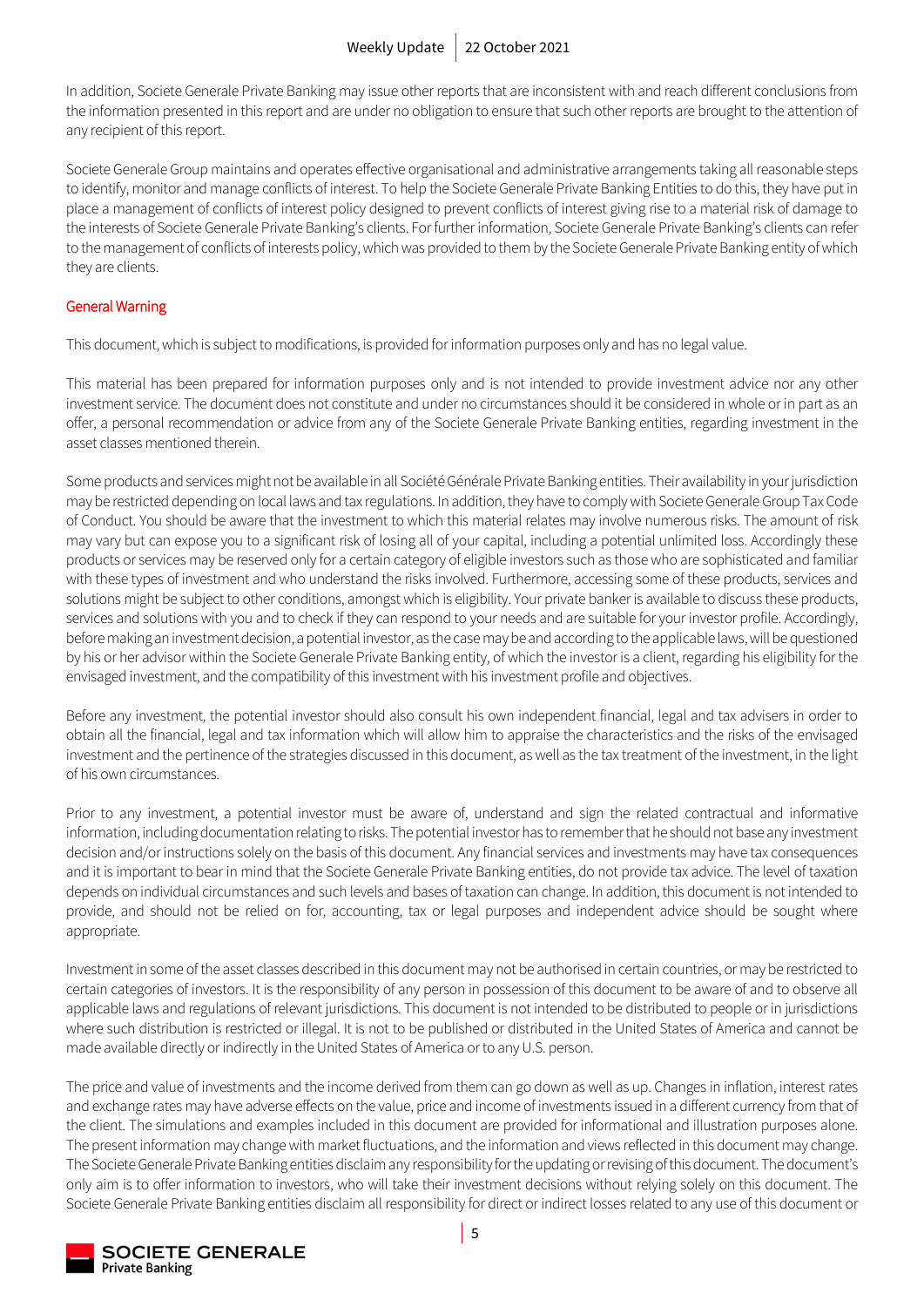its content. The Societe Generale Private Banking entities do not offer no implicit or explicit guarantees as to the accuracy or exhaustivity of the information or as to the profitability or performance of the asset classes, countries and markets concerned.

The historical data, information and opinions provided herein have been obtained from, or are based upon, external sources that the Societe Generale Private Banking entities believe to be reliable, but which have not been independently verified. The Societe Generale Private Banking entities shall not be liable for the accuracy, relevance or exhaustiveness of this information. Information about past performance is not a guide to future performance and may not be repeated. Investment value is not guaranteed and the value of investments may fluctuate. Estimates of future performance are based on assumptions that may not be realised.

This document is confidential. It is intended exclusively for the person to whom it is given, and may not be communicated or notified to any third party (with the exception of external advisors, on the condition they themselves respect this confidentiality undertaking). It may not be copied in whole or in part without the prior written consent of the relevant Societe Generale Private Banking entity.

### Specific warnings per jurisdiction

France: Unless otherwise expressly indicated, this document has been issued and distributed by Societe Generale, a French bank authorised and supervised by the *Autorité de Contrôle Prudentiel et de Résolution,* located at 4, Place de Budapest, CS 92459, 75436 Paris Cedex 09, under the prudential supervision of the *European Central Bank* ("ECB"), and under the control of the Autorité des Marchés Financiers ("AMF"). Societe Generale is also registered at ORIAS as an insurance intermediary under the number 07 022 493 orias.fr. Societe generale is a French Société Anonyme with its registered address at 29 boulevard Haussman, 75009 Paris, with a capital of EUR 1,066,714, 367.50 on 1<sup>st</sup> August 2019 and unique identification number 552 120 222 R.C.S. Paris. Further details are available on request or can be found at www[. http://www.privatebanking.societegenerale.fr/.](http://www.privatebanking.societegenerale.fr/)

Luxembourg: This document has been distributed in Luxembourg by Societe Generale Luxembourg ("SG Luxembourg"), a credit institution which is authorised and regulated by the Commission de Surveillance du Secteur Financier ("CSSF") under the prudential supervision of the European Central Bank ("ECB"), and whose head office is located at 11 avenue Emile Reuter – L 2420 Luxembourg. Further details are available on request or can be found at www.societegenerale.lu. No investment decision whatsoever may result from solely reading this document.SG Luxembourg accepts no responsibility for the accuracy or otherwise of information contained in this document. SG Luxembourg accepts no liability or otherwise in respect of actions taken by recipients on the basis of this document only and SG Luxembourg does not hold itself out as providing any advice, particularly in relation to investment services. The opinions, views and forecasts expressed in this document (including any attachments thereto) reflect the personal views of the author(s) and do not reflect the views of any other person or SG Luxembourg unless otherwise mentioned. SG Luxembourg has neither verified nor independently analysed the information contained in this document. The CSSF has neither verified nor analysed the information contained in this document.

Monaco: The present document has been distributed in Monaco by Société Générale Private Banking (Monaco) S.A.M., located 13, 15 Bd des Moulins, 98000 Monaco, Principality of Monaco, governed by the *Autorité de Contrôle Prudentiel et de Résolution* and the *Commission de Contrôle des Activités Financières*. The Financial products marketed in Monaco can be reserved for qualified investors in accordance with Law No. 1339 of 07/09/2007 and Sovereign Ordinance No 1.285 of 10/09/2007. Further details are available upon request or o[n www.privatebanking.societegenerale.mc.](http://www.privatebanking.societegenerale.mc/)

Switzerland: This document has been communicated in Switzerland by Société Générale Private Banking (Suisse) SA (« SGPBS »), whose head office is located at rue du Rhône 8,, CH-1204 Geneva. SGPBS is a bank authorized by the *Swiss Financial Market Supervisory Authority* ("FINMA"). Further details are available on request or can be found at [www.privatebanking.societegenerale.ch.](http://www.privatebanking.societegenerale.ch/)

This document (i) does not provide any opinion or recommendation about a company or a security, or (ii) has been prepared outside of Switzerland for the « Private banking ». Therefore, the Directives of the Swiss Bankers Association (SBA) on the Independence of Financial Research do not apply to this document.

This document has not been prepared by SGPBS. SGPBS has neither verified nor independently analyzed the information contained in this document. SGPBS accepts no responsibility for the accuracy or otherwise of information contained in this document. The opinions, views and forecasts expressed in this document reflect the personal views of the relevant author(s) and shall not engage SGPBS' liability.

This document is not a prospectus within the meaning of articles 652a and 1156 of the Swiss Code of Obligations.

This document is issued by the following companies in the Kleinwort Hambros Group under the brand name Kleinwort Hambros:

United Kingdom: SG Kleinwort Hambros Bank Limited is authorised by the Prudential Regulation Authority and regulated by the Financial Conduct Authority and the Prudential Regulation Authority. The firm reference number is 119250. The company is